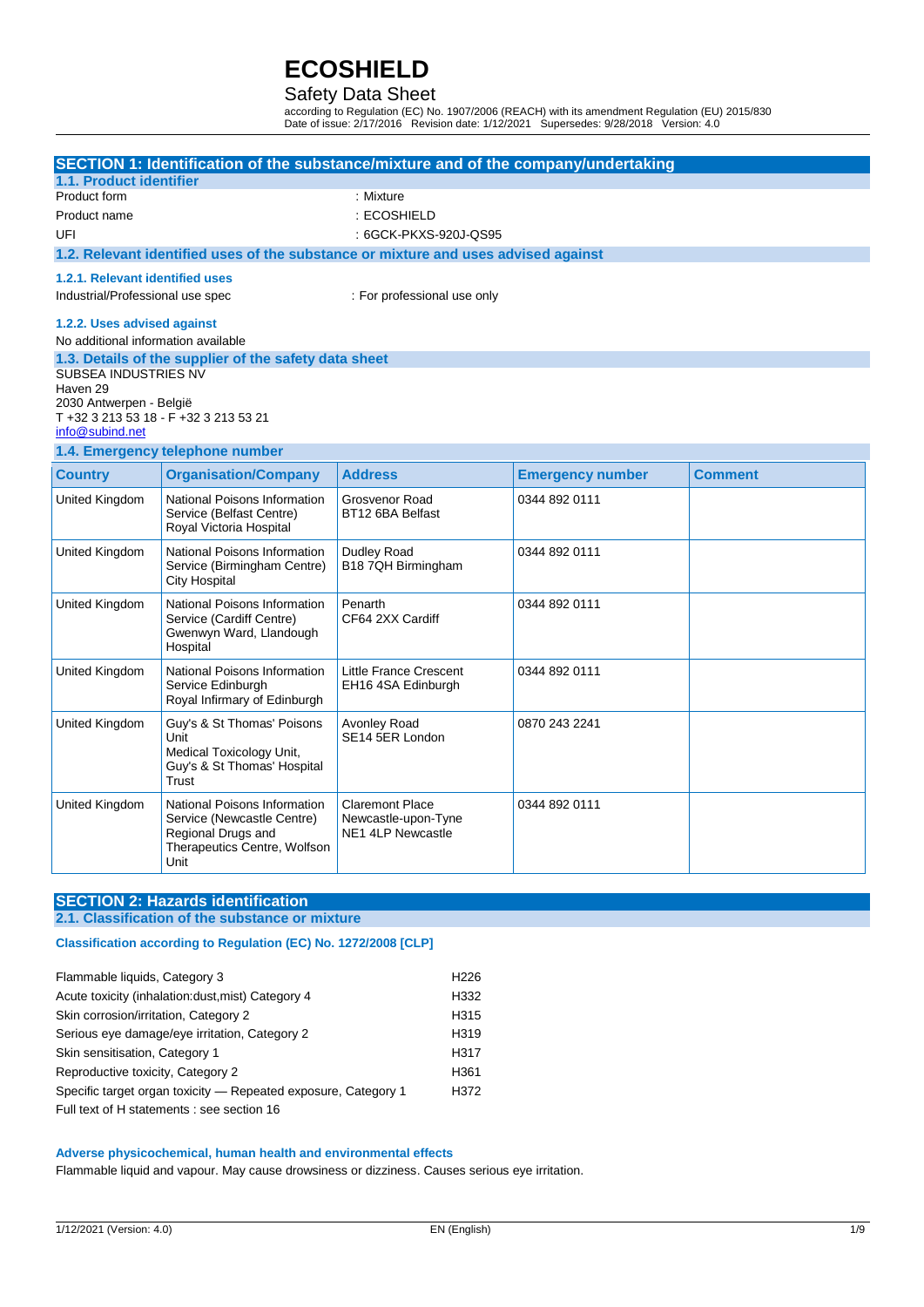Safety Data Sheet

according to Regulation (EC) No. 1907/2006 (REACH) with its amendment Regulation (EU) 2015/830

| according to Regulation (EC) No. 1907/2006 (REACH) with its amendment Regulation (EU) 2015/830 |                                                                                                                                                                                                                                                                                                                                                                                                                                                                                                                                                                                                                                                                                                                             |  |  |
|------------------------------------------------------------------------------------------------|-----------------------------------------------------------------------------------------------------------------------------------------------------------------------------------------------------------------------------------------------------------------------------------------------------------------------------------------------------------------------------------------------------------------------------------------------------------------------------------------------------------------------------------------------------------------------------------------------------------------------------------------------------------------------------------------------------------------------------|--|--|
| 2.2. Label elements                                                                            |                                                                                                                                                                                                                                                                                                                                                                                                                                                                                                                                                                                                                                                                                                                             |  |  |
| Labelling according to Regulation (EC) No. 1272/2008 [CLP]<br>Hazard pictograms (CLP)          |                                                                                                                                                                                                                                                                                                                                                                                                                                                                                                                                                                                                                                                                                                                             |  |  |
|                                                                                                | GHS02<br>GHS07<br>GHS08                                                                                                                                                                                                                                                                                                                                                                                                                                                                                                                                                                                                                                                                                                     |  |  |
| Signal word (CLP)                                                                              | : Danger                                                                                                                                                                                                                                                                                                                                                                                                                                                                                                                                                                                                                                                                                                                    |  |  |
| Hazardous ingredients                                                                          | : styrene; Cobalt(II) 2 ethylhexanoate                                                                                                                                                                                                                                                                                                                                                                                                                                                                                                                                                                                                                                                                                      |  |  |
| Hazard statements (CLP)                                                                        | : H226 - Flammable liquid and vapour.<br>H315 - Causes skin irritation.<br>H317 - May cause an allergic skin reaction.<br>H319 - Causes serious eye irritation.<br>H332 - Harmful if inhaled.<br>H361 - Suspected of damaging fertility or the unborn child.<br>H372 - Causes damage to organs through prolonged or repeated exposure.                                                                                                                                                                                                                                                                                                                                                                                      |  |  |
| Precautionary statements (CLP)                                                                 | : P201 - Obtain special instructions before use.<br>P210 - Keep away from heat, hot surfaces, sparks, open flames and other ignition sources.<br>No smoking.<br>P260 - Do not breathe vapours, mist.<br>P280 - Wear protective gloves, eye protection.<br>P308+P313 - IF exposed or concerned: Get medical advice/attention.<br>P312 - Call a POISON CENTER, a doctor if you feel unwell.<br>P333+P313 - If skin irritation or rash occurs: Get medical advice/attention.<br>P337+P313 - If eye irritation persists: Get medical advice/attention.<br>P501 - Dispose of contents/container to hazardous or special waste collection point, in<br>accordance with local, regional, national and/or international regulation. |  |  |
| 2.3. Other hazards                                                                             |                                                                                                                                                                                                                                                                                                                                                                                                                                                                                                                                                                                                                                                                                                                             |  |  |
| No additional information available                                                            |                                                                                                                                                                                                                                                                                                                                                                                                                                                                                                                                                                                                                                                                                                                             |  |  |

### **SECTION 3: Composition/information on ingredients**

**3.1. Substances**

#### Not applicable **3.2. Mixtures**

| <b>Name</b>                                | <b>Product identifier</b>                                                                              | $\frac{9}{6}$ | <b>Classification according to</b><br><b>Regulation (EC) No.</b><br>1272/2008 [CLP]                                                     |
|--------------------------------------------|--------------------------------------------------------------------------------------------------------|---------------|-----------------------------------------------------------------------------------------------------------------------------------------|
| styrene                                    | (CAS-No.) 100-42-5<br>(EC-No.) 202-851-5<br>(EC Index-No.) 601-026-00-0<br>(REACH-no) 01-2119457861-32 | $30 - 40$     | Flam. Lig. 3, H226<br>Repr. 2, H361d<br>Acute Tox. 4 (Inhalation), H332<br>STOT RE 1, H372<br>Skin Irrit. 2, H315<br>Eye Irrit. 2, H319 |
| Cobalt(II) 2 ethylhexanoate                | (CAS-No.) 136-52-7                                                                                     | $0.1 - 1$     | Eye Irrit. 2, H319<br>Skin Sens. 1A, H317<br>Repr. 2, H361<br>Asp. Tox. 1, H304<br>Aquatic Chronic 1, H410                              |
| 1,4-dihydroxybenzene; hydroquinone; quinol | (CAS-No.) 123-31-9<br>(EC-No.) 204-617-8<br>(EC Index-No.) 604-005-00-4<br>(REACH-no) 01-2119524016-51 | $0.01 - 0.1$  | Carc. 2, H351<br>Muta. 2, H341<br>Acute Tox. 4 (Oral), H302<br>Eye Dam. 1, H318<br>Skin Sens. 1, H317<br>Aquatic Acute 1, H400 (M=10)   |

### Full text of H-statements: see section 16

| <b>SECTION 4: First aid measures</b>   |                                                                                                                                                                                     |
|----------------------------------------|-------------------------------------------------------------------------------------------------------------------------------------------------------------------------------------|
| 4.1. Description of first aid measures |                                                                                                                                                                                     |
| First-aid measures general             | : Call a poison center or a doctor if you feel unwell. If you feel unwell, seek medical advice<br>(show the label where possible).                                                  |
| First-aid measures after inhalation    | : Remove person to fresh air and keep comfortable for breathing.                                                                                                                    |
| First-aid measures after skin contact  | : Rinse skin with water/shower. Remove/Take off immediately all contaminated clothing.                                                                                              |
| First-aid measures after eye contact   | : Rinse cautiously with water for several minutes. Remove contact lenses, if present and<br>easy to do. Continue rinsing. If eye irritation persists: Get medical advice/attention. |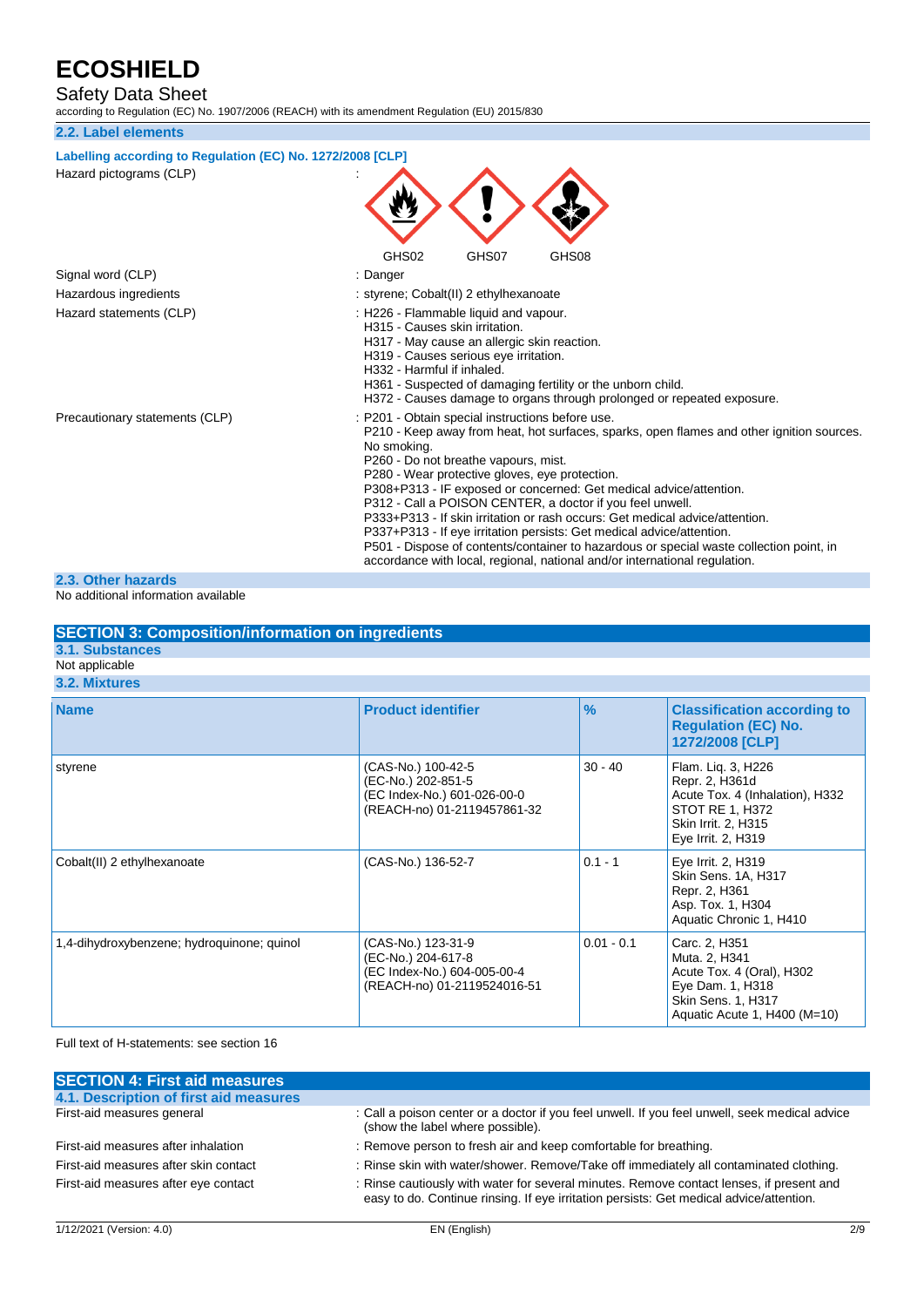## Safety Data Sheet

| according to Regulation (EC) No. 1907/2006 (REACH) with its amendment Regulation (EU) 2015/830            |                                                                                                                                             |
|-----------------------------------------------------------------------------------------------------------|---------------------------------------------------------------------------------------------------------------------------------------------|
| First-aid measures after ingestion                                                                        | : Do NOT induce vomiting. If swallowed, seek medical advice immediately and show this<br>container or label.                                |
| 4.2. Most important symptoms and effects, both acute and delayed                                          |                                                                                                                                             |
| Symptoms/effects                                                                                          | : May cause drowsiness or dizziness.                                                                                                        |
| Symptoms/effects after skin contact                                                                       | : Repeated exposure may cause skin dryness or cracking.                                                                                     |
| Symptoms/effects after eye contact                                                                        | : May cause severe irritation.                                                                                                              |
| 4.3. Indication of any immediate medical attention and special treatment needed<br>Treat symptomatically. |                                                                                                                                             |
| <b>SECTION 5: Firefighting measures</b>                                                                   |                                                                                                                                             |
| 5.1. Extinguishing media                                                                                  |                                                                                                                                             |
| Suitable extinguishing media                                                                              | : Water spray. Dry powder. Foam. Carbon dioxide.                                                                                            |
| 5.2. Special hazards arising from the substance or mixture                                                |                                                                                                                                             |
| Fire hazard                                                                                               | : Flammable liquid and vapour.                                                                                                              |
| Hazardous decomposition products in case of fire                                                          | : Toxic fumes may be released.                                                                                                              |
| 5.3. Advice for firefighters                                                                              |                                                                                                                                             |
| Protection during firefighting                                                                            | : Do not attempt to take action without suitable protective equipment. Self-contained<br>breathing apparatus. Complete protective clothing. |

| <b>SECTION 6: Accidental release measures</b>                            |                                                                                                                                                                |
|--------------------------------------------------------------------------|----------------------------------------------------------------------------------------------------------------------------------------------------------------|
| 6.1. Personal precautions, protective equipment and emergency procedures |                                                                                                                                                                |
| 6.1.1. For non-emergency personnel                                       |                                                                                                                                                                |
| Emergency procedures                                                     | : Ventilate spillage area. No open flames, no sparks, and no smoking. Avoid contact with<br>skin and eyes. Avoid inhalation of product.                        |
| 6.1.2. For emergency responders                                          |                                                                                                                                                                |
| Protective equipment                                                     | : Do not attempt to take action without suitable protective equipment. For further information<br>refer to section 8: "Exposure controls/personal protection". |
| <b>6.2. Environmental precautions</b>                                    |                                                                                                                                                                |
| Avoid release to the environment.                                        |                                                                                                                                                                |
| 6.3. Methods and material for containment and cleaning up                |                                                                                                                                                                |
| Methods for cleaning up                                                  | : Take up liquid spill into absorbent material. Notify authorities if product enters sewers or<br>public waters.                                               |
| Other information                                                        | : Dispose of materials or solid residues at an authorized site.                                                                                                |
| 6.4. Reference to other sections                                         |                                                                                                                                                                |
| For further information refer to section 13.                             |                                                                                                                                                                |

| <b>SECTION 7: Handling and storage</b>                            |                                                                                                                                                                                                                                                                                                                                                                                                                                                                                                             |
|-------------------------------------------------------------------|-------------------------------------------------------------------------------------------------------------------------------------------------------------------------------------------------------------------------------------------------------------------------------------------------------------------------------------------------------------------------------------------------------------------------------------------------------------------------------------------------------------|
| 7.1. Precautions for safe handling                                |                                                                                                                                                                                                                                                                                                                                                                                                                                                                                                             |
| Precautions for safe handling                                     | : Keep away from heat, hot surfaces, sparks, open flames and other ignition sources. No<br>smoking. Ground/bond container and receiving equipment. Use only non-sparking tools.<br>Take precautionary measures against static discharge. Flammable vapours may<br>accumulate in the container. Use explosion-proof equipment. Wear personal protective<br>equipment. Use only outdoors or in a well-ventilated area. Avoid breathing<br>dust/fume/gas/mist/vapours/spray. Avoid contact with skin and eyes. |
| Hygiene measures                                                  | : Do not eat, drink or smoke when using this product. Always wash hands after handling the<br>product.                                                                                                                                                                                                                                                                                                                                                                                                      |
| 7.2. Conditions for safe storage, including any incompatibilities |                                                                                                                                                                                                                                                                                                                                                                                                                                                                                                             |
| Technical measures                                                | : Ground/bond container and receiving equipment.                                                                                                                                                                                                                                                                                                                                                                                                                                                            |
| Storage conditions                                                | : Store in a well-ventilated place. Keep cool. Keep container tightly closed. Store locked up.                                                                                                                                                                                                                                                                                                                                                                                                              |
| 7.3. Specific end use(s)                                          |                                                                                                                                                                                                                                                                                                                                                                                                                                                                                                             |
| No additional information available                               |                                                                                                                                                                                                                                                                                                                                                                                                                                                                                                             |

| <b>SECTION 8: Exposure controls/personal protection</b><br>8.1. Control parameters |                         |
|------------------------------------------------------------------------------------|-------------------------|
| styrene (100-42-5)                                                                 |                         |
| <b>DNEL/DMEL (Workers)</b>                                                         |                         |
| Acute - systemic effects, inhalation                                               | $289$ mg/m <sup>3</sup> |
| Acute - local effects, inhalation                                                  | $306$ mg/m <sup>3</sup> |
| Long-term - systemic effects, dermal                                               | $406$ mg/m <sup>3</sup> |
| Long-term - systemic effects, inhalation                                           | $85 \text{ mg/m}^3$     |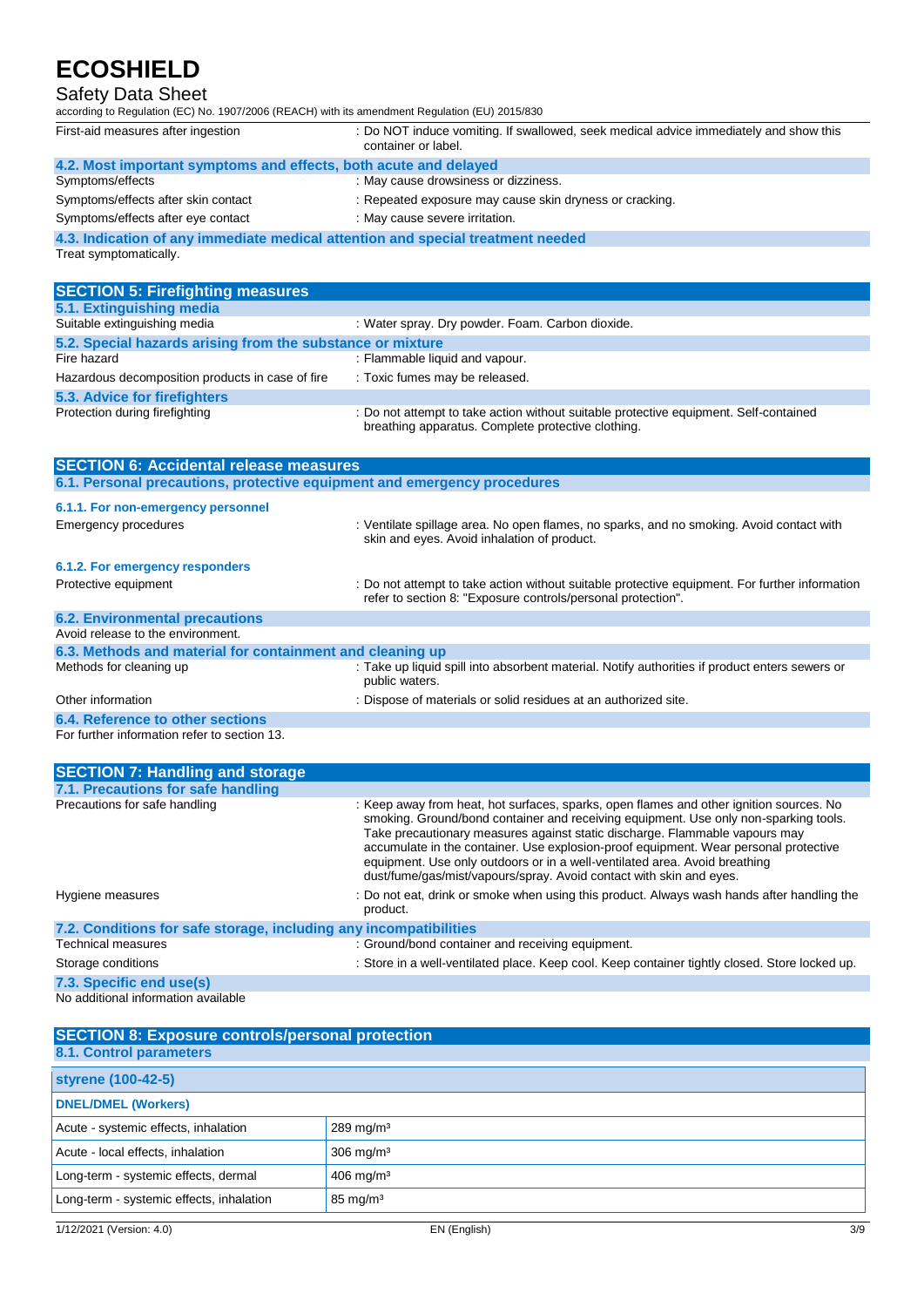## Safety Data Sheet

according to Regulation (EC) No. 1907/2006 (REACH) with its amendment Regulation (EU) 2015/830

| HYDROXYPROPYL METHACRYLATE (27813-02-1)               |                            |  |
|-------------------------------------------------------|----------------------------|--|
| <b>DNEL/DMEL (Workers)</b>                            |                            |  |
| Long-term - systemic effects, dermal                  | 8.8 mg/kg bodyweight/day   |  |
| Long-term - systemic effects, inhalation              | 14.7 mg/m <sup>3</sup>     |  |
| Cobalt(II) 2 ethylhexanoate (136-52-7)                |                            |  |
| <b>DNEL/DMEL (Workers)</b>                            |                            |  |
| Long-term - local effects, inhalation                 | $0.2351$ mg/m <sup>3</sup> |  |
| 1,4-dihydroxybenzene; hydroquinone; quinol (123-31-9) |                            |  |
| <b>DNEL/DMEL (Workers)</b>                            |                            |  |
| Long-term - systemic effects, dermal                  | 128 mg/kg bodyweight/day   |  |
| Long-term - systemic effects, inhalation              | $7 \text{ mg/m}^3$         |  |
| Long-term - local effects, inhalation                 | 1 mg/m <sup>3</sup>        |  |
| 8.2. Exposure controls                                |                            |  |

#### **Appropriate engineering controls:**

Provide adequate ventilation. Where reasonably practicable, this should be achieved by the use of local exhaust ventilation and good general extraction.

#### **Materials for protective clothing:**

Wear overalls or long sleeved shirt. (EN 467). Appropriate footwear and any additional skin protection measures should be selected based on the task being performed and the risks involved and should be approved by a specialist before handling this product.

#### **Hand protection:**

There is no one glove material or combination of materials that will give unlimited resistance to any individual or combination of chemicals. The breakthrough time must be greater than the end use time of the product. The instructions and information provided by the glove manufacturer on use, storage, maintenance and replacement must be followed. Gloves should be replaced regularly and if there is any sign of damage to the glove material. Always ensure that gloves are free from defects and that they are stored and used correctly. The performance or effectiveness of the glove may be reduced by physical/chemical damage and poor maintenance. Barrier creams may help to protect the exposed areas of the skin but should not be applied once exposure has occurred. For prolonged or repeated handling, use the following type of gloves: Recommended: > 8 hours (breakthrough time): nitrile rubber. The recommendation for the type or types of glove to use when handling this product is based on information from the following source: EN 374-3 : 2003. The user must check that the final choice of type of glove selected for handling this product is the most appropriate and takes into account the particular conditions of use, as included in the user's risk assessmen.

### **Eye protection:**

Safety glasses with side shields. (EN166)

#### **Skin and body protection:**

Wash hands, forearms and face thoroughly after handling chemical products, before eating, smoking and using the lavatory and at the end of the working period. Appropriate techniques should be used to remove potentially contaminated clothing. Wash contaminated clothing before reusing. Ensure that eyewash stations and safety showers are close to the workstation location.

#### **Respiratory protection:**

Respirator selection must be based on known or anticipated exposure levels, the hazards of the product and the safe working limits of the selected respirator.Recommended: organic vapour (Type A) and particulate filter (EN 140).

#### **Environmental exposure controls:**

Avoid release to the environment.

| <b>SECTION 9: Physical and chemical properties</b>         |                                            |     |
|------------------------------------------------------------|--------------------------------------------|-----|
| 9.1. Information on basic physical and chemical properties |                                            |     |
| Physical state                                             | : Liguid                                   |     |
| Colour                                                     | : different colors.                        |     |
| Odour                                                      | : characteristic.                          |     |
| Odour threshold                                            | : No data available                        |     |
| рH                                                         | : No data available<br>: No data available |     |
| Relative evaporation rate (butylacetate=1)                 |                                            |     |
| Melting point                                              | : Not applicable                           |     |
| Freezing point<br>Boiling point                            | : No data available                        |     |
|                                                            | : No data available                        |     |
| Flash point                                                | : ≈ 31 °C                                  |     |
| 1/12/2021 (Version: 4.0)                                   | EN (English)                               | 4/9 |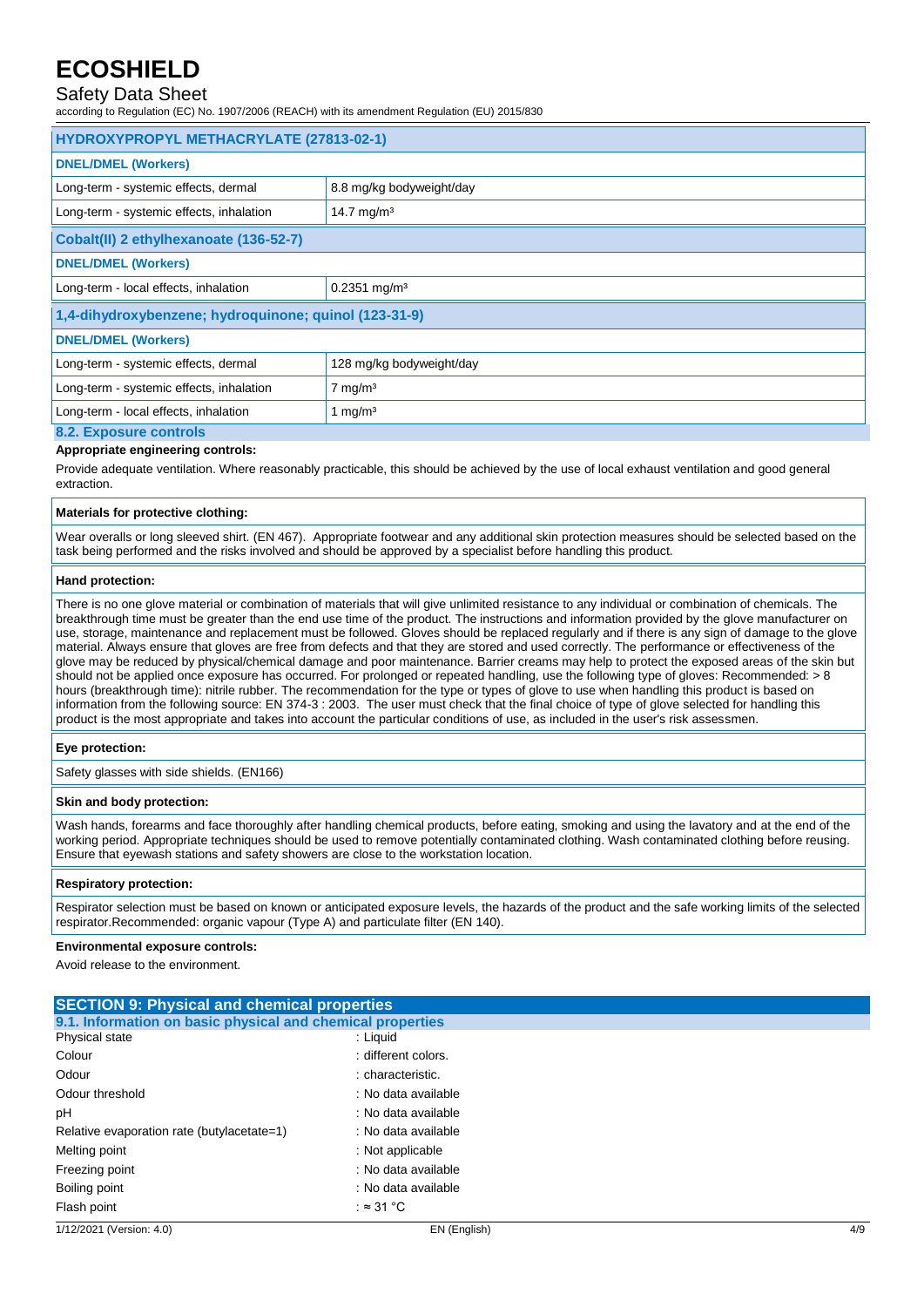## Safety Data Sheet

according to Regulation (EC) No. 1907/2006 (REACH) with its amendment Regulation (EU) 2015/830

| Auto-ignition temperature        | : No data available           |  |
|----------------------------------|-------------------------------|--|
| Decomposition temperature        | : No data available           |  |
| Flammability (solid, gas)        | : Not applicable              |  |
| Vapour pressure                  | : No data available           |  |
| Relative vapour density at 20 °C | : No data available           |  |
| Relative density                 | : No data available           |  |
| Density                          | : 1.32 g/ml (20 $^{\circ}$ C) |  |
| Solubility                       | : No data available           |  |
| Log Pow                          | : No data available           |  |
| Viscosity, kinematic             | : No data available           |  |
| Viscosity, dynamic               | : No data available           |  |
| <b>Explosive properties</b>      | : No data available           |  |
| Oxidising properties             | : No data available           |  |
| <b>Explosive limits</b>          | : No data available           |  |
| 9.2. Other information           |                               |  |
| VOC content                      | : $\approx$ 240 g/l           |  |

| <b>SECTION 10: Stability and reactivity</b>                                                     |
|-------------------------------------------------------------------------------------------------|
| <b>10.1. Reactivity</b>                                                                         |
| Flammable liquid and vapour.                                                                    |
| <b>10.2. Chemical stability</b>                                                                 |
| Stable under normal conditions.                                                                 |
| 10.3. Possibility of hazardous reactions                                                        |
| No dangerous reactions known under normal conditions of use.                                    |
| 10.4. Conditions to avoid                                                                       |
| Avoid contact with hot surfaces. Heat. No flames, no sparks. Eliminate all sources of ignition. |
| 10.5. Incompatible materials                                                                    |
| No additional information available                                                             |
| 10.6. Hazardous decomposition products                                                          |
|                                                                                                 |

Under normal conditions of storage and use, hazardous decomposition products should not be produced.

| <b>SECTION 11: Toxicological information</b> |                       |
|----------------------------------------------|-----------------------|
| 11.1. Information on toxicological effects   |                       |
| Acute toxicity (oral)                        | : Not classified      |
| Acute toxicity (dermal)                      | : Not classified      |
| Acute toxicity (inhalation)                  | : Harmful if inhaled. |
| <b>ECOSHIELD</b>                             |                       |
| ATE CLP (dust, mist)                         | 4.196 mg/l/4h         |

| <b>styrene (100-42-5)</b>                 |                |
|-------------------------------------------|----------------|
| LD50 oral rat                             | 5000 mg/kg     |
| LD50 dermal rat                           | $>$ 2000 mg/kg |
| LC50 inhalation rat (mg/l)                | 11.8 mg/l/4h   |
| LC50 inhalation rat (Dust/Mist - mg/l/4h) | 1.5 mg/l/4h    |

| Cobalt(II) 2 ethylhexanoate (136-52-7) |              |
|----------------------------------------|--------------|
| LD50 oral rat                          | > 2000 mg/kg |

| 1,4-dihydroxybenzene; hydroquinone; quinol (123-31-9) |                                  |
|-------------------------------------------------------|----------------------------------|
| LD50 oral rat                                         | 302 mg/kg                        |
| LD50 dermal                                           | 5970 mg/kg                       |
| Skin corrosion/irritation                             | : No data available              |
| Serious eye damage/irritation                         | : Causes serious eye irritation. |
| Respiratory or skin sensitisation                     | : No data available              |
| Germ cell mutagenicity                                | : No data available              |
| Carcinogenicity                                       | : No data available              |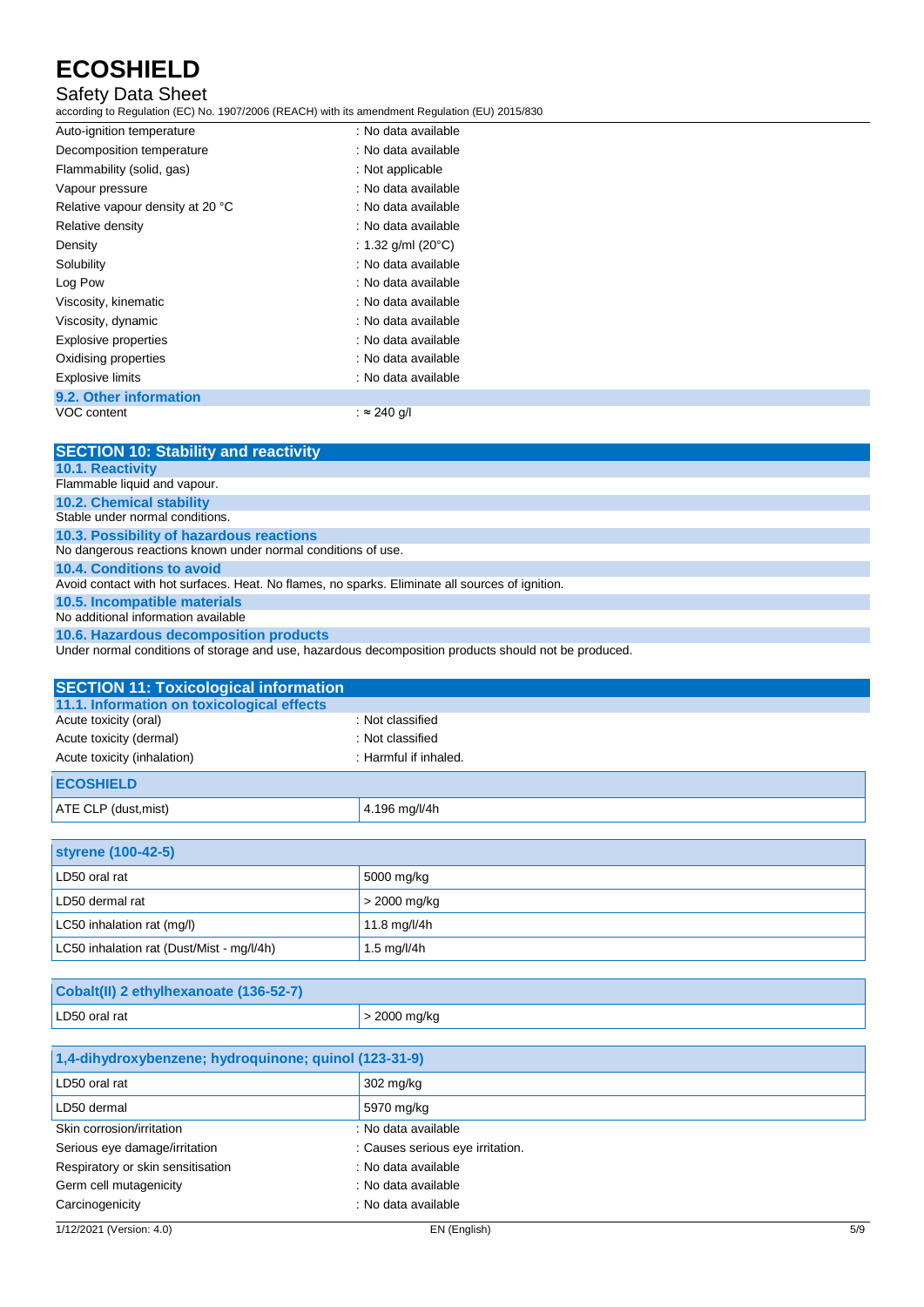## Safety Data Sheet

according to Regulation (EC) No. 1907/2006 (REACH) with its amendment Regulation (EU) 2015/830

| Reproductive toxicity  | : No data available |
|------------------------|---------------------|
| STOT-single exposure   | : Not classified    |
| STOT-repeated exposure | : No data available |
| Aspiration hazard      | : No data available |

| <b>SECTION 12: Ecological information</b> |                                                                                                                            |  |
|-------------------------------------------|----------------------------------------------------------------------------------------------------------------------------|--|
| <b>12.1. Toxicity</b>                     |                                                                                                                            |  |
| Ecology - general                         | : The product is not considered harmful to aquatic organisms nor to cause long-term<br>adverse effects in the environment. |  |
| Acute aguatic toxicity                    | : Not classified                                                                                                           |  |
| Chronic aquatic toxicity                  | : Not classified                                                                                                           |  |
| styrene (100-42-5)                        |                                                                                                                            |  |
| LC50 fish 1                               | 4.02 mg/l Pimephales Promelas                                                                                              |  |
| EC50 Daphnia 1                            | 4.7 mg/l Daphnia Magna                                                                                                     |  |

| Cobalt(II) 2 ethylhexanoate (136-52-7) |              |
|----------------------------------------|--------------|
| EC50 72h algae $(1)$                   | $0.528$ mg/l |
| $ETC50$ (algae)                        | $0.528$ mg/l |

| 1,4-dihydroxybenzene; hydroquinone; quinol (123-31-9)                      |                                |  |
|----------------------------------------------------------------------------|--------------------------------|--|
| LC50 fish 1                                                                | 0.638 mg/l Orcorhynchus mykiss |  |
| LC50 fish 2                                                                | 0.47 mg/l Branchydaniorerio    |  |
| EC50 Daphnia 1                                                             | 0.13 mg/l Daphnia magna        |  |
| EC50 other aquatic organisms 1                                             | $0.061$ mg/l                   |  |
| EC50 72h algae (2)                                                         | $0.033$ mg/l                   |  |
| 12.2. Persistence and degradability<br>No additional information available |                                |  |
| 12.3. Bioaccumulative potential<br>No additional information available     |                                |  |
| 12.4. Mobility in soil<br>No additional information available              |                                |  |
| 12.5. Results of PBT and vPvB assessment                                   |                                |  |
| No additional information available                                        |                                |  |
| 12.6. Other adverse effects                                                |                                |  |
| No additional information available                                        |                                |  |

| <b>SECTION 13: Disposal considerations</b> |                                                                                                                                                                                                                                                                                                                                                                                                                                                                                                                                              |
|--------------------------------------------|----------------------------------------------------------------------------------------------------------------------------------------------------------------------------------------------------------------------------------------------------------------------------------------------------------------------------------------------------------------------------------------------------------------------------------------------------------------------------------------------------------------------------------------------|
| 13.1. Waste treatment methods              |                                                                                                                                                                                                                                                                                                                                                                                                                                                                                                                                              |
| Regional legislation (waste)               | : Disposal must be done according to official regulations.                                                                                                                                                                                                                                                                                                                                                                                                                                                                                   |
| Waste treatment methods                    | : The generation of waste should be avoided or minimized wherever possible. Significant<br>quantities of waste product residuesshould not be disposed of via foul sewer but processed<br>in a suitable effluent treatment plant. Dispose of surplus and non-recyclable products via a<br>licensed waste contractor. Disposal of this product, solutions and any by-products should<br>at all times comply with the requirements of environmental protection and waste disposal<br>legislation and any regional local authority requirements. |
| Sewage disposal recommendations            | : The generation of waste should be avoided or minimized whenever possible. Waste<br>packaging should be recycled; Incineration or landfill should only be considered when<br>recycling is not feasable. This material and his container must be disposed of in a safe<br>way. Empty containers or liners may retain some product residues. Avoid dispersal of<br>spilled material and runoff and contact with soil, waterways, drains and sewers.                                                                                           |
| Product/Packaging disposal recommendations | : The European Waste Cataloque classification of this product, when disposed of as waste is<br>08 0111: waste paint and varnish containing organic solvents or other dangerous<br>substances.                                                                                                                                                                                                                                                                                                                                                |
| Additional information                     | : Flammable vapours may accumulate in the container.                                                                                                                                                                                                                                                                                                                                                                                                                                                                                         |
| Ecology - waste materials                  | : This product is regarded as hazardous waste as defined by EU Directive 91/689/EEC.                                                                                                                                                                                                                                                                                                                                                                                                                                                         |

**SECTION 14: Transport information** In accordance with ADR / IATA / IMDG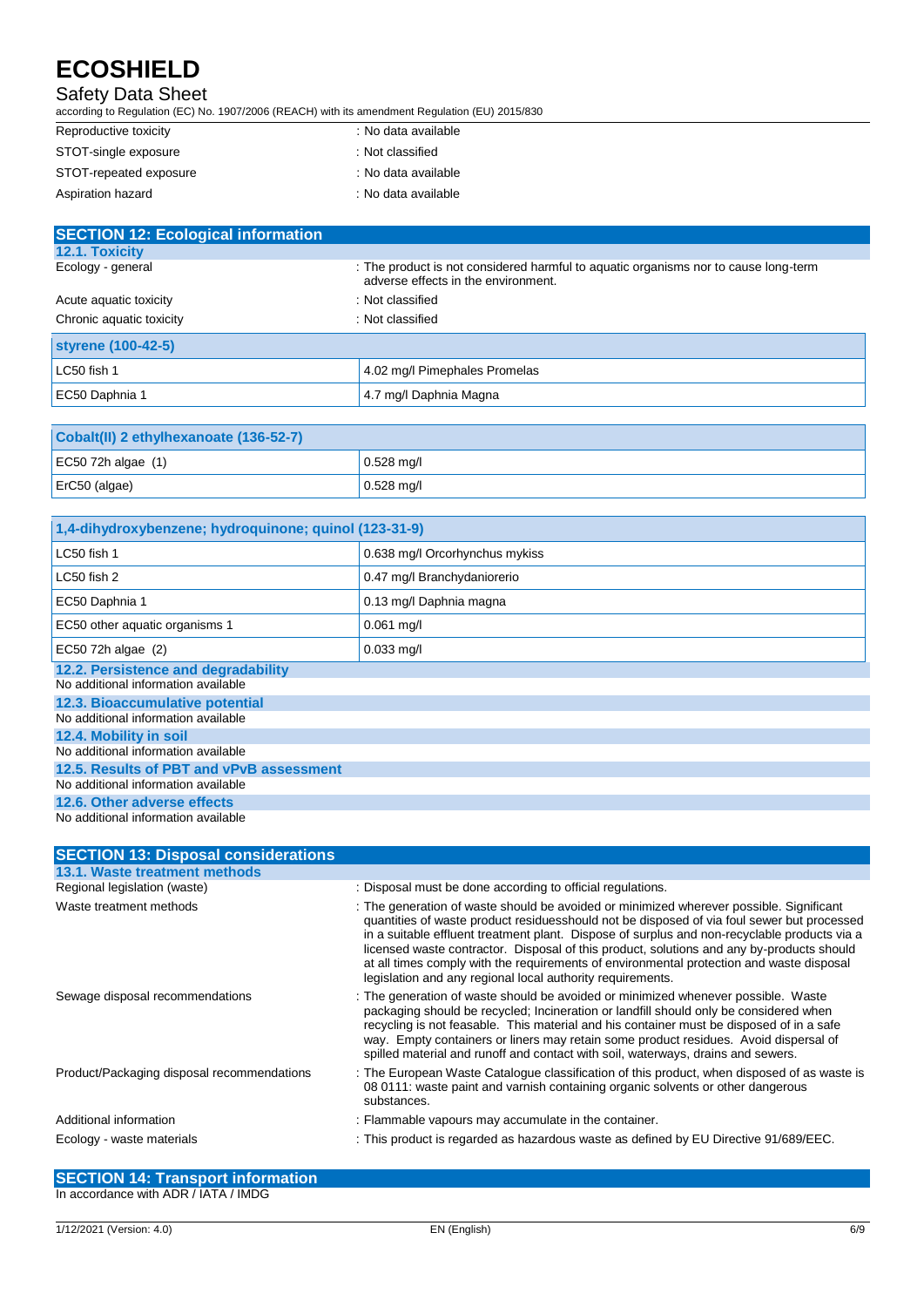## Safety Data Sheet

according to Regulation (EC) No. 1907/2006 (REACH) with its amendment Regulation (EU) 2015/830

| 14.1. UN number<br>UN-No. (ADR)                              | : UN 1263                                |
|--------------------------------------------------------------|------------------------------------------|
| UN-No. (IMDG)                                                | : UN 1263                                |
| UN-No. (IATA)                                                | : UN 1263                                |
| 14.2. UN proper shipping name                                |                                          |
| Proper Shipping Name (ADR)                                   | : PAINT                                  |
| Proper Shipping Name (IMDG)                                  | : PAINT                                  |
| Proper Shipping Name (IATA)                                  | : Paint                                  |
| Transport document description (ADR)                         | : UN 1263 PAINT, 3, III, (D/E)           |
|                                                              |                                          |
| Transport document description (IMDG)                        | : UN 1263 PAINT, 3, III                  |
| Transport document description (IATA)                        | : UN 1263 Paint, 3, III                  |
| 14.3. Transport hazard class(es)                             |                                          |
| <b>ADR</b>                                                   |                                          |
| Transport hazard class(es) (ADR)                             | $\therefore$ 3                           |
| Danger labels (ADR)                                          | $\therefore$ 3                           |
|                                                              |                                          |
|                                                              |                                          |
|                                                              |                                          |
|                                                              |                                          |
|                                                              |                                          |
|                                                              |                                          |
| <b>IMDG</b>                                                  |                                          |
| Transport hazard class(es) (IMDG)                            | : 3                                      |
| Danger labels (IMDG)                                         | : 3                                      |
|                                                              |                                          |
|                                                              |                                          |
|                                                              |                                          |
|                                                              |                                          |
|                                                              |                                          |
|                                                              |                                          |
| <b>IATA</b>                                                  |                                          |
| Transport hazard class(es) (IATA)                            | $\therefore$ 3                           |
| Hazard labels (IATA)                                         | : 3                                      |
|                                                              |                                          |
|                                                              |                                          |
|                                                              |                                          |
|                                                              |                                          |
|                                                              |                                          |
|                                                              |                                          |
|                                                              |                                          |
| 14.4. Packing group                                          |                                          |
| Packing group (ADR)                                          | $: \mathbb{H}$                           |
| Packing group (IMDG)                                         | $: \mathbb{H}$                           |
| Packing group (IATA)                                         | $: \mathbb{H}$                           |
| <b>14.5. Environmental hazards</b>                           |                                          |
| Dangerous for the environment                                | : No                                     |
| Marine pollutant                                             | : No                                     |
| Other information                                            | : No supplementary information available |
| 14.6. Special precautions for user                           |                                          |
| <b>Overland transport</b>                                    |                                          |
| Classification code (ADR)                                    | $:$ F1                                   |
| Special provisions (ADR)                                     | : 163, 640E, 650                         |
| Limited quantities (ADR)                                     | : 51                                     |
| Excepted quantities (ADR)                                    | : E1                                     |
| Packing instructions (ADR)                                   | : P001, IBC03, LP01, R001                |
| Special packing provisions (ADR)                             | $:$ PP1                                  |
| Mixed packing provisions (ADR)                               | : MP19                                   |
| Portable tank and bulk container instructions                | : T2                                     |
| (ADR)                                                        |                                          |
| Portable tank and bulk container special provisions<br>(ADR) | : TP1, TP29                              |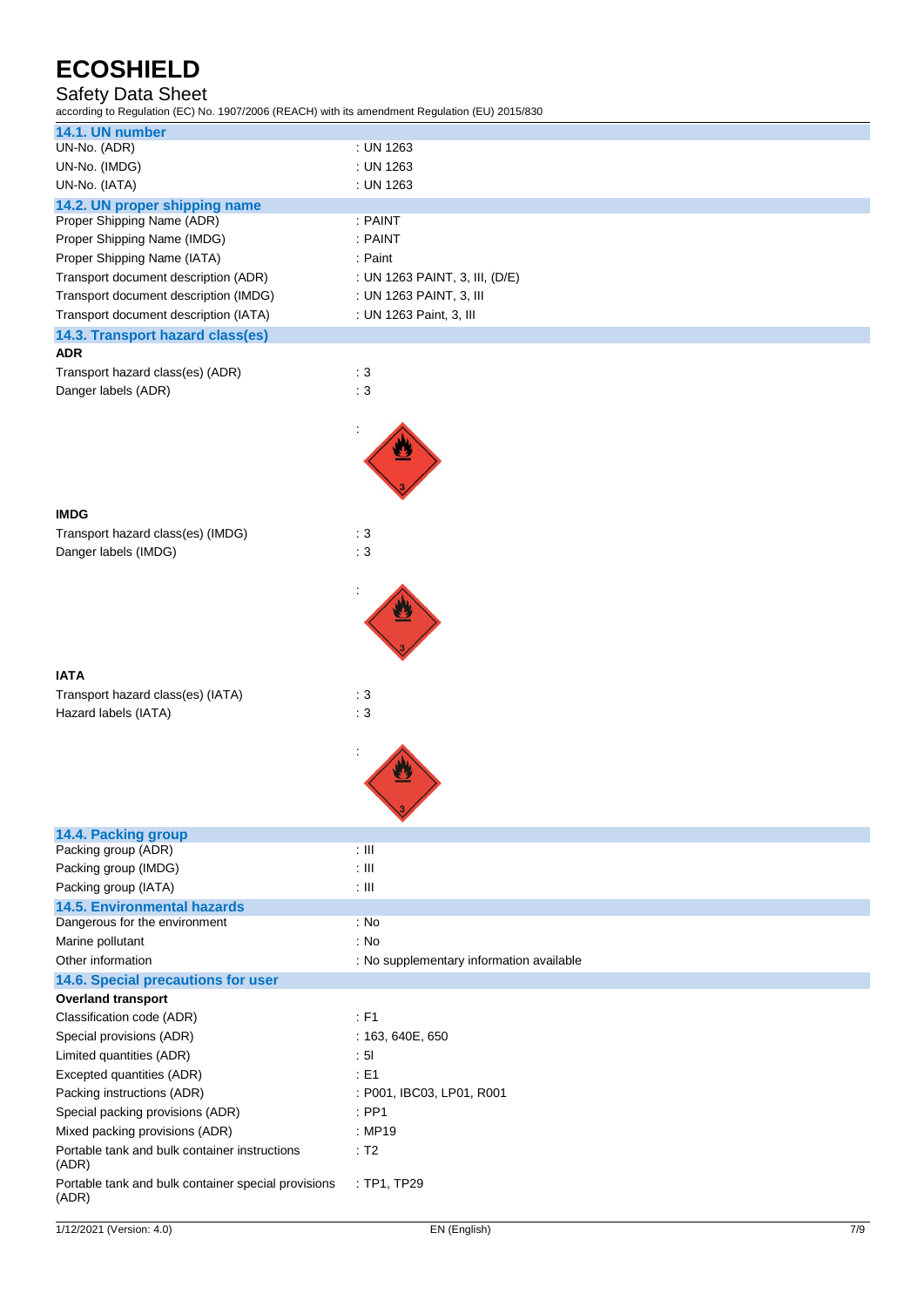## Safety Data Sheet

according to Regulation (EC) No. 1907/2006 (REACH) with its amendment Regulation (EU) 2015/830

| Tank code (ADR)                                   | : LGBF                              |
|---------------------------------------------------|-------------------------------------|
| Vehicle for tank carriage                         | $:$ FL                              |
| Transport category (ADR)                          | $\therefore$ 3                      |
| Special provisions for carriage - Packages (ADR)  | : V12                               |
| Special provisions for carriage - Operation (ADR) | $:$ S <sub>2</sub>                  |
| Hazard identification number (Kemler No.)         | :30                                 |
| Orange plates                                     | $\ddot{\cdot}$<br><b>30</b><br>1263 |
| Tunnel restriction code (ADR)                     | : D/E                               |
| EAC code                                          | : 3YE                               |
| <b>Transport by sea</b>                           |                                     |
| Special provisions (IMDG)                         | : 163, 223, 955                     |
| Limited quantities (IMDG)                         | :5L                                 |
| Excepted quantities (IMDG)                        | : E1                                |
| Packing instructions (IMDG)                       | : P001, LP01                        |
| Special packing provisions (IMDG)                 | $:$ PP1                             |
| IBC packing instructions (IMDG)                   | : IBC03                             |
| Tank instructions (IMDG)                          | : T2                                |
| Tank special provisions (IMDG)                    | : TP1, TP29                         |
| EmS-No. (Fire)                                    | $:$ F-E                             |
| EmS-No. (Spillage)                                | $: S-E$                             |
| Stowage category (IMDG)                           | : A                                 |
| Air transport                                     |                                     |
| PCA Excepted quantities (IATA)                    | E1                                  |
| PCA Limited quantities (IATA)                     | : Y344                              |
| PCA limited quantity max net quantity (IATA)      | : 10L                               |
| PCA packing instructions (IATA)                   | : 355                               |
| PCA max net quantity (IATA)                       | : 60L                               |
| CAO packing instructions (IATA)                   | : 366                               |
| CAO max net quantity (IATA)                       | : 220L                              |
| Special provisions (IATA)                         | : A3, A72, A192                     |
| ERG code (IATA)                                   | : 3L                                |

**14.7. Transport in bulk according to Annex II of Marpol and the IBC Code** Not applicable

### **SECTION 15: Regulatory information**

**15.1. Safety, health and environmental regulations/legislation specific for the substance or mixture**

### **15.1.1. EU-Regulations**

Contains no REACH substances with Annex XVII restrictions

Contains no substance on the REACH candidate list

Contains no REACH Annex XIV substances

Contains no substance subject to REGULATION (EU) No 649/2012 OF THE EUROPEAN PARLIAMENT AND OF THE COUNCIL of 4 July 2012 concerning the export and import of hazardous chemicals.

Substance(s) are not subject to Regulation (EC) No 850/2004 of the European Parliament and of the Council of 29 April 2004 on persistent organic pollutants and amending Directive 79/117/EEC.

| VOC content                                                   | : ≈ 240 a/l                                                                                               |
|---------------------------------------------------------------|-----------------------------------------------------------------------------------------------------------|
| Other information, restriction and prohibition<br>regulations | : Substance of very high concern (SVHC): None of the components are listed (EEE Directive<br>2011/65/EU). |
| 45.4.0. Methanal required and                                 |                                                                                                           |

#### **15.1.2. National regulations**

No additional information available

**15.2. Chemical safety assessment**

No chemical safety assessment has been carried out